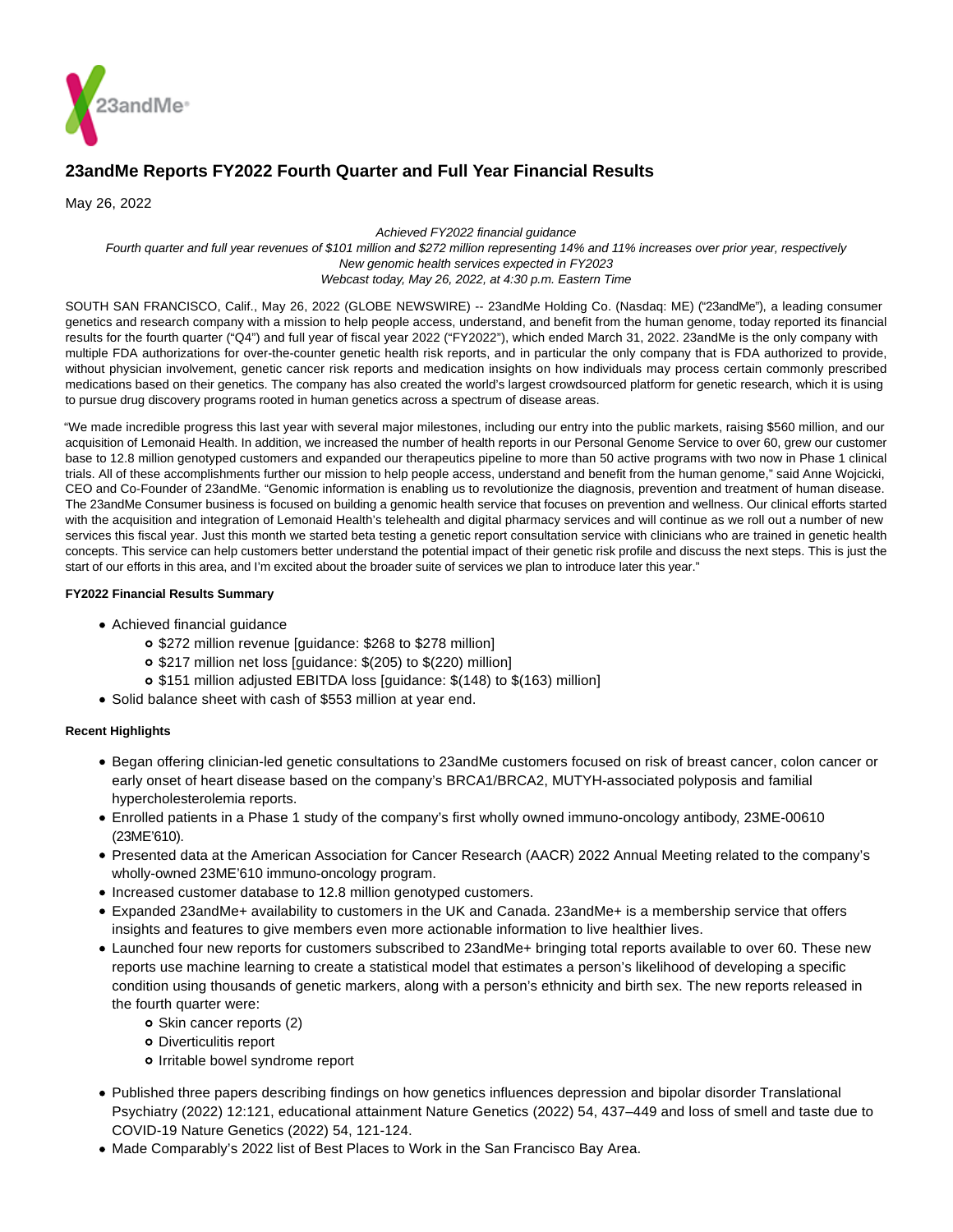"Our 2022 fiscal year was a pivotal year for 23andMe with our public listing in June 2021 followed by the strategically important acquisition of Lemonaid Health in November," said Steve Schoch, Chief Financial Officer of 23andMe. "During that same time, our Personal Genome Service business increased by 1.5 million genotyped customers, or 13%, significantly extending our competitive data advantage. Our investments in our therapeutics portfolio have increased our pipeline to more than 50 active programs. Our Research Services business will be sustained by GSK's election to remain our exclusive data partner for a fifth year for an opt-in cash payment of \$50 million, double the average annual cash payment of the first four years. This extension is a clear sign of the value GSK sees in our data advantage."

"This coming fiscal year we plan to take a more cautious overall approach to our use of cash, giving priority to the roll out of our next-generation genomic health service, and to advancing our therapeutics efforts. We believe that appropriate investments in these areas will provide our best opportunities for future growth," added Schoch.

#### **FY2022 Fourth Quarter and Full Year Financial Results**

Total revenue for the three and twelve months ended March 31, 2022, was \$101 million and \$272 million, respectively, representing increases of 14% and 11%, respectively, for the same periods in the prior year. Fourth quarter revenue growth was primarily due to the addition of three months of telehealth business revenue from our Lemonaid Health acquisition and higher Research Services revenue. These increases were partially offset by lower Personal Genome Service ("PGS") revenue. Full year revenue growth was primarily driven by five months of telehealth business revenue and higher subscription revenue.

Consumer services revenue represented approximately 83% and 82% of total revenue, respectively, for the three and twelve months ended March 31, 2022, and Research Services revenue, substantially all derived from the collaboration with GSK, accounted for approximately 17% and 18% of total revenue, respectively, for those same periods.

Operating expenses for the three and twelve months ended March 31, 2022 were \$117 million and \$387 million, respectively, compared to \$112 million and \$302 million for the same periods in the prior year. The increase in fourth quarter operating expenses was primarily attributable to increased sales and marketing expenses associated with the addition of telehealth marketing activities. The increase in full year operating expenses was primarily due to increased sales and marketing spending around holiday and promotional periods, the addition of telehealth sales and marketing expenses and therapeutics-related research and development expenses as programs advance in development.

Net loss for the three and twelve months ended March 31, 2022 was \$70 million and \$217 million, respectively, compared to net losses of \$67 million and \$184 million for the same periods in the prior year. The increase in net loss for the fourth quarter was primarily driven by higher operating expenses (as noted above). The increase in net loss in the full year was primarily driven by higher operating expenses (as noted above) offset by changes in fair value of warrant liabilities of \$33 million and an income tax benefit of \$3 million. In December 2021, the company redeemed all outstanding warrants.

Total Adjusted EBITDA (as defined below) for the three and twelve months ended March 31, 2022 was \$(30) million and \$(151) million, respectively, compared to \$(11) million and \$(77) million for the same periods in the prior year. The decrease in total Adjusted EBITDA was driven primarily by the increase in operating expenses listed above. Adjusted EBITDA for the three and twelve months ended March 31, 2022 for the Consumer & Research Services segment was \$3 million and \$(30) million, respectively, compared to \$18 million and \$13 million for the same periods in the prior year. The decrease in this segment was driven primarily by the increase in operating expenses listed above, excluding therapeutics-related research and development expenses and one-time transaction costs.

#### **Balance Sheet**

23andMe ended Q4 FY2022 with cash of \$553 million, compared to \$282 million as of March 31, 2021. The increase was primarily attributable to the \$560 million in gross proceeds from the completion of the business combination with the Virgin Group Acquisition Corp during the first quarter of FY2022.

#### **FY2023 Financial Guidance**

The company's full year fiscal 2023 guidance is based on a conservative approach, recognizing the current uncertainties in the general economy and in financial markets. Within the existing consumer businesses of PGS and telehealth, the company is prioritizing the minimization of cash burn over top-line growth. For those business segments expected to drive future growth, which include the company's new genomic health services and Therapeutics, the company plans to focus on the most strategically and financially valuable options and invest appropriately. Because the new genomic health service is not anticipated to fully launch until later in the fiscal year, the company does not foresee meaningful revenue contribution from these new consumer products and services within FY2023. As a reminder, our guidance includes the full-year impact of the consolidation of Lemonaid Health's business into the company's overall consumer business as well as the current and anticipated effects of general inflation on certain of our costs. Revenue guidance for FY2023, which will end on March 31, 2023, is projected to be in the range of \$260 to \$280 million, with a net loss in the range of \$350 to \$370 million. Full year adjusted EBITDA loss is projected to be in the range of \$195 to \$215 million for fiscal year 2023.

#### **Conference Call Webcast Information**

23andMe will host a conference call at 4:30 p.m. Eastern Time on Thursday, May 26th, 2022 to discuss the financial results for the full year and Q4 FY2022 and report on business progress. The webcast can be accessed on the day of the event at [https://investors.23andme.com/news-events](https://www.globenewswire.com/Tracker?data=M6yw05xgOK-PwaF4KGG40RB2zMFND8RqyMpguKRUjnXJgrs7JYtxnJV8YLOQMRhFw7QAo9QQKUU57VzQbKZJeyMT6AMRjX3JJNYsjN_1GgH2ixXStIjz7I_qtXDllNXuqescDT4MOiQZRrhWTsZw58OfHUediYh8lsTUWkm1EwhIujQ1ResGhnB379ibq8Bz8wH4AbZfHVyyJo4Bc1-JRA==) /events-presentations. A webcast replay will be available at the same address for a limited time within 24 hours after the event.

## **About 23andMe**

23andMe is a genetics-led consumer healthcare and therapeutics company empowering a healthier future. For more information, please visit [investors.23andme.com.](https://www.globenewswire.com/Tracker?data=4Wn-WlSifqJ3qEsKDvlfp_UnxLV94dSFhk-gk9H6Iz05muCxI-JdXCco4gLXnY-I7uSTFKgdmFbJwy1MT8lynqO9i0ovhKoQI6ciAKDEBQE=)

#### **Forward-Looking Statements**

This press release contains forward-looking statements within the meaning of Section 27A of the Securities Act of 1933, as amended, and Section 21E of the Securities Exchange Act of 1934, as amended, including, without limitation, statements regarding the future performance of 23andMe's businesses in consumer genetics and therapeutics and the growth and potential of its proprietary research platform. All statements, other than statements of historical fact, included or incorporated in this press release, including statements regarding 23andMe's strategy, financial position, funding for continued operations, cash reserves, projected costs, plans, and objectives of management, are forward-looking statements. The words "believes," "anticipates," "estimates," "plans," "expects," "intends," "may," "could," "should," "potential," "likely," "projects," "predicts," "continue," "will," "schedule," and "would" or, in each case, their negative or other variations or comparable terminology, are intended to identify forward-looking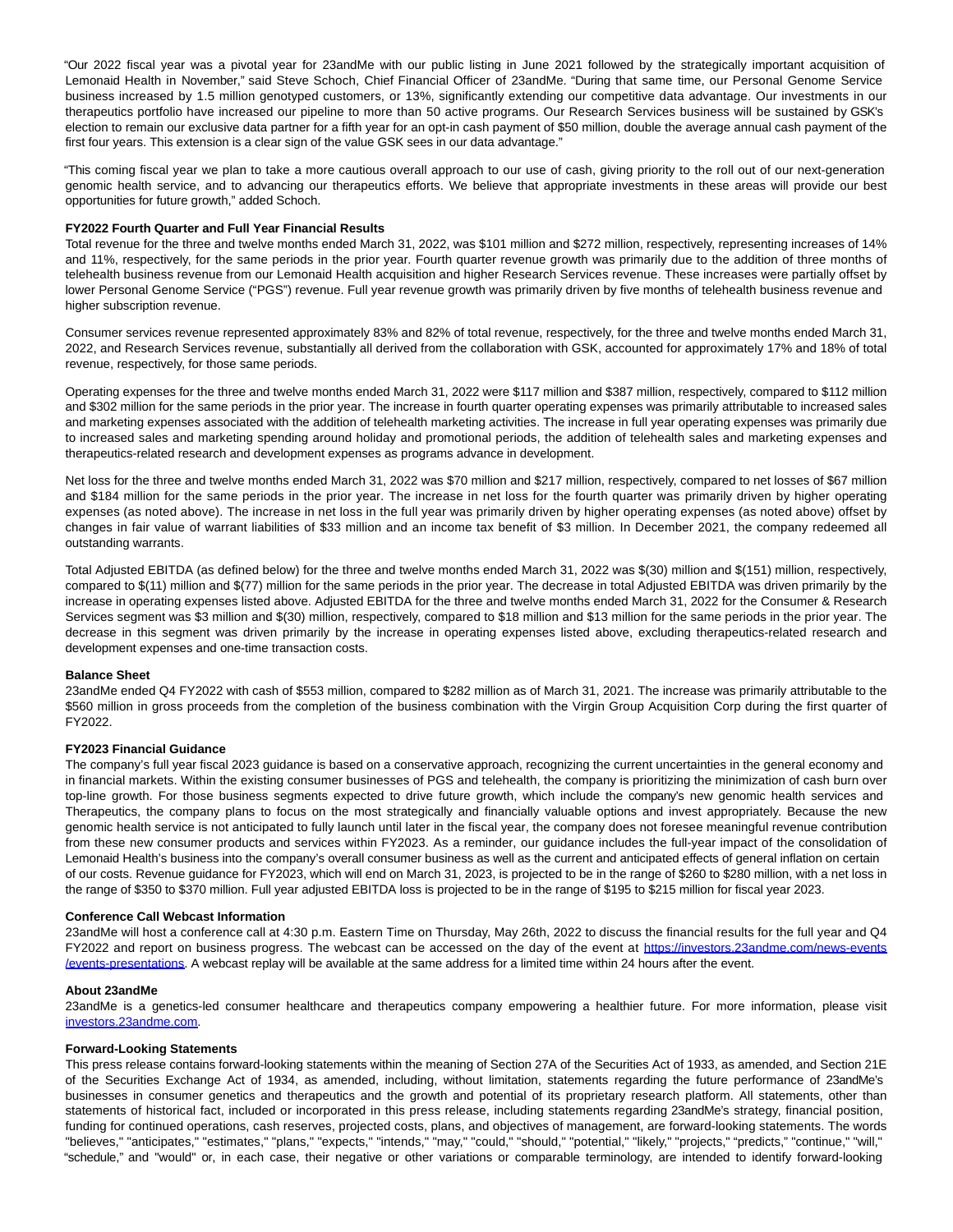statements, although not all forward-looking statements contain these identifying words. These forward-looking statements are predictions based on 23andMe's current expectations and projections about future events and various assumptions. 23andMe cannot guarantee that it will actually achieve the plans, intentions, or expectations disclosed in its forward-looking statements and you should not place undue reliance on 23andMe's forwardlooking statements. These forward-looking statements involve a number of risks, uncertainties (many of which are beyond the control of 23andMe), or other assumptions that may cause actual results or performance to differ materially from those expressed or implied by these forward-looking statements. The forward-looking statements contained herein are also subject to other risks and uncertainties that are described in 23andMe's Quarterly Report on Form 10-Q for the quarter ended December 31, 2021 filed with the Securities and Exchange Commission ("SEC") on February 11, 2022 and in the reports subsequently filed by 23andMe with the SEC. The statements made herein are made as of the date of this press release and, except as may be required by law, 23andMe undertakes no obligation to update them, whether as a result of new information, developments, or otherwise.

## **Use of Non-GAAP Financial Measure**

To supplement the 23andMe's unaudited condensed consolidated statements of operations and unaudited condensed consolidated balance sheets, which are prepared in conformity with generally accepted accounting principles in the United States of America ("GAAP"), this press release also includes references to Adjusted EBITDA, which is a non-GAAP financial measure that 23andMe defines as net income before net interest expense (income), net other expense (income), changes in fair value of warrant liabilities, income tax (provision) benefit, depreciation and amortization of fixed assets, amortization of internal use software, amortization of acquired intangible assets, non-cash stock-based compensation expense, acquisitionrelated costs, litigation settlements not related to normal and continued business activities, and expenses related to restructuring and other charges, if applicable for the period. 23andMe has provided a reconciliation of net loss, the most directly comparable GAAP financial measure, to Adjusted EBITDA at the end of this press release.

Adjusted EBITDA is a key measure used by 23andMe's management and the board of directors to understand and evaluate operating performance and trends, to prepare and approve 23andMe's annual budget and to develop short- and long-term operating plans. 23andMe provides Adjusted EBITDA because 23andMe believes it is frequently used by analysts, investors and other interested parties to evaluate companies in its industry and it facilitates comparisons on a consistent basis across reporting periods. Further, 23andMe believes it is helpful in highlighting trends in its operating results because it excludes items that are not indicative of 23andMe's core operating performance. In particular, 23andMe believes that the exclusion of the items eliminated in calculating Adjusted EBITDA provides useful measures for period-to-period comparisons of 23andMe's business. Accordingly, 23andMe believes that Adjusted EBITDA provides useful information in understanding and evaluating operating results in the same manner as 23andMe's management and board of directors.

In evaluating Adjusted EBITDA, you should be aware that in the future 23andMe will incur expenses similar to the adjustments in this presentation. 23andMe's presentation of Adjusted EBITDA should not be construed as an inference that future results will be unaffected by these expenses or any unusual or non-recurring items. Adjusted EBITDA should not be considered in isolation of, or as an alternative to, measures prepared in accordance with GAAP. Other companies, including companies in the same industry, may calculate similarly-titled non-GAAP financial measures differently or may use other measures to evaluate their performance, all of which could reduce the usefulness of Adjusted EBITDA as a tool for comparison. There are a number of limitations related to the use of these non-GAAP financial measures rather than net loss, which is the most directly comparable financial measure calculated in accordance with GAAP. Some of the limitations of Adjusted EBITDA include (i) Adjusted EBITDA does not properly reflect capital commitments to be paid in the future, and (ii) although depreciation and amortization are non-cash charges, the underlying assets may need to be replaced and Adjusted EBITDA does not reflect these capital expenditures. When evaluating 23andMe's performance, you should consider Adjusted EBITDA alongside other financial performance measures, including net loss and other GAAP results.

Investor Relations Contact: [investors@23andme.com](https://www.globenewswire.com/Tracker?data=4Wn-WlSifqJ3qEsKDvlfp9GquofamfKeS0fZbAfps4kc5zVcfQGZmQe0dTsBBfag2-g3aL7YFgCBZWdifpstTbvSu_I3zlpc7jJvirrfq1A=) Media Contact: [press@23andMe.com](https://www.globenewswire.com/Tracker?data=FioW_Xyhqw-LPd5w_UKa_-Ixn0pitK7evdI68HZZbvK0_NVV9dW4b6xmxi2yk3kEoJOIddzl3yjaFnQyB70zig==)

#### **23andMe Holding Co. Condensed Consolidated Statements of Operations and Comprehensive Loss (in thousands, except share and per share amounts) (Unaudited)**

|                                                                                                                                                                                                                                        | <b>Three Months Ended</b><br>March 31, |   |          |    | <b>Year Ended</b><br>March 31, |   |           |  |  |
|----------------------------------------------------------------------------------------------------------------------------------------------------------------------------------------------------------------------------------------|----------------------------------------|---|----------|----|--------------------------------|---|-----------|--|--|
|                                                                                                                                                                                                                                        | 2022                                   |   | 2021     |    | 2022                           |   | 2021      |  |  |
| Revenue (related party amounts of \$16,783 and \$9,696 for the three<br>months ended March 31, 2022 and 2021, respectively, and \$46,064<br>and \$39,917 for the years ended March 31, 2022 and 2021,<br>respectively)                 | \$<br>100,559                          | S | 88,582   | \$ | 271,893                        | S | 243,920   |  |  |
| Cost of revenue (related party amounts of \$90 and \$(808) for the three<br>months ended March 31, 2022 and 2021, respectively, and \$299 and<br>$$(1,400)$ for the years ended March 31, 2022 and 2021, respectively)                 | 53,502                                 |   | 44,053   |    | 138,948                        |   | 126,914   |  |  |
| Gross profit                                                                                                                                                                                                                           | 47,057                                 |   | 44,529   |    | 132,945                        |   | 117,006   |  |  |
| Operating expenses:                                                                                                                                                                                                                    |                                        |   |          |    |                                |   |           |  |  |
| Research and development (related party amounts of \$5,769 and<br>\$7,997 for the three months ended March 31, 2022 and 2021,<br>respectively, and \$23,954 and \$18,684 for the years ended March<br>31, 2022 and 2021, respectively) | 50,324                                 |   | 45,596   |    | 189,377                        |   | 159,856   |  |  |
| Sales and marketing                                                                                                                                                                                                                    | 29,351                                 |   | 11,955   |    | 100,338                        |   | 43,197    |  |  |
| General and administrative                                                                                                                                                                                                             | 36,836                                 |   | 54,055   |    | 97,383                         |   | 99,149    |  |  |
| Total operating expenses                                                                                                                                                                                                               | 116,511                                |   | 111,606  |    | 387,098                        |   | 302,202   |  |  |
| Loss from operations                                                                                                                                                                                                                   | (69, 454)                              |   | (67,077) |    | (254,153)                      |   | (185,196) |  |  |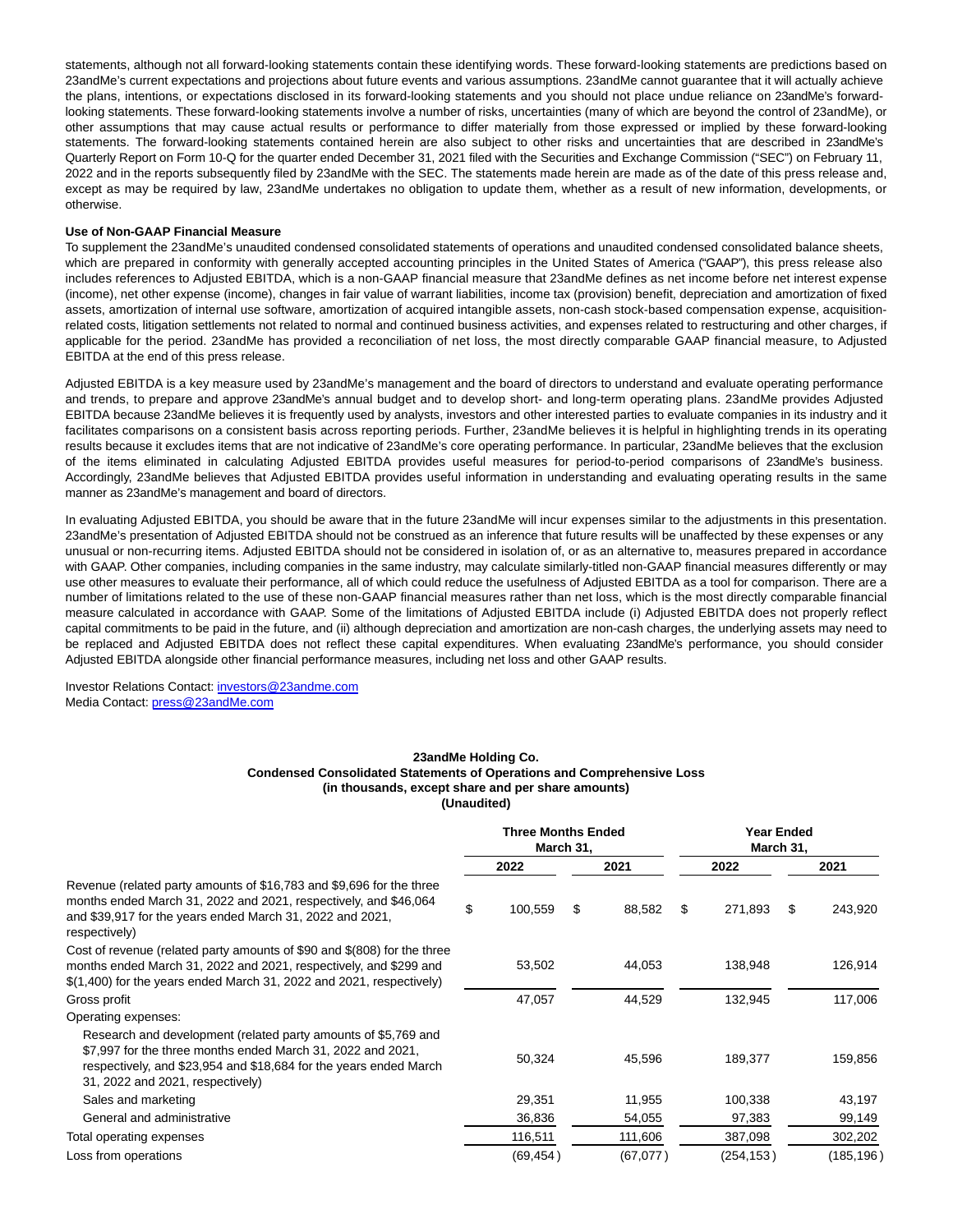| Other (expense) income:                                                                        |             |             |             |            |
|------------------------------------------------------------------------------------------------|-------------|-------------|-------------|------------|
| Interest (expense) income, net                                                                 | 64          | 60          | 277         | 255        |
| Change in fair value of warrant liabilities                                                    |             |             | 32,989      |            |
| Other (expense) income, net                                                                    | (122)       |             | (83)        | 1,322      |
| Loss before income taxes                                                                       | (69, 512)   | (67, 013)   | (220, 970)  | (183, 619) |
| Benefit from (provision for) income taxes                                                      | (32)        |             | 3,480       |            |
| Net loss                                                                                       | (69, 544)   | (67, 013)   | (217, 490)  | (183, 619) |
| Other comprehensive income                                                                     | 215         |             | 179         |            |
| Total comprehensive loss                                                                       | (69, 329)   | (67, 013)   | (217, 311)  | (183, 619) |
| Net loss per share of Class A and Class B common stock attributable<br>to common stockholders: |             |             |             |            |
| Basic and diluted                                                                              | (0.16)      | (0.59)      | (0.60)      | (1.84)     |
| Weighted-average shares used to compute net loss per share:                                    |             |             |             |            |
| Basic and diluted                                                                              | 444,139,193 | 113,336,281 | 361,528,119 | 99,660,786 |

# **23andMe Holding Co. Condensed Consolidated Balance Sheets (in thousands, except share and per share amounts) (Unaudited)**

|                                                                                                                                                                                                                                                                                                                                                                                                                                                                          |      | March 31, |    |         |  |  |
|--------------------------------------------------------------------------------------------------------------------------------------------------------------------------------------------------------------------------------------------------------------------------------------------------------------------------------------------------------------------------------------------------------------------------------------------------------------------------|------|-----------|----|---------|--|--|
|                                                                                                                                                                                                                                                                                                                                                                                                                                                                          | 2022 |           |    | 2021    |  |  |
| <b>ASSETS</b>                                                                                                                                                                                                                                                                                                                                                                                                                                                            |      |           |    |         |  |  |
| Current assets:                                                                                                                                                                                                                                                                                                                                                                                                                                                          |      |           |    |         |  |  |
| Cash                                                                                                                                                                                                                                                                                                                                                                                                                                                                     | \$   | 553,182   | \$ | 282,489 |  |  |
| Restricted cash                                                                                                                                                                                                                                                                                                                                                                                                                                                          |      | 1,599     |    | 1,399   |  |  |
| Accounts receivable, net                                                                                                                                                                                                                                                                                                                                                                                                                                                 |      | 3,380     |    | 2,481   |  |  |
| Inventories                                                                                                                                                                                                                                                                                                                                                                                                                                                              |      | 10,789    |    | 6,239   |  |  |
| Deferred cost of revenue                                                                                                                                                                                                                                                                                                                                                                                                                                                 |      | 7,700     |    | 5,482   |  |  |
| Prepaid expenses and other current assets                                                                                                                                                                                                                                                                                                                                                                                                                                |      | 25,139    |    | 15,485  |  |  |
| Total current assets                                                                                                                                                                                                                                                                                                                                                                                                                                                     |      | 601,789   |    | 313,575 |  |  |
| Property and equipment, net                                                                                                                                                                                                                                                                                                                                                                                                                                              |      | 49,851    |    | 60,884  |  |  |
| Operating lease right-of-use assets                                                                                                                                                                                                                                                                                                                                                                                                                                      |      | 55,577    |    | 63,122  |  |  |
| Restricted cash, noncurrent                                                                                                                                                                                                                                                                                                                                                                                                                                              |      | 6,974     |    | 6,974   |  |  |
| Internal-use software, net                                                                                                                                                                                                                                                                                                                                                                                                                                               |      | 9,635     |    | 6,889   |  |  |
| Intangible assets, net                                                                                                                                                                                                                                                                                                                                                                                                                                                   |      | 73,905    |    |         |  |  |
| Goodwill                                                                                                                                                                                                                                                                                                                                                                                                                                                                 |      | 351,744   |    |         |  |  |
| Other assets                                                                                                                                                                                                                                                                                                                                                                                                                                                             |      | 2,593     |    | 654     |  |  |
| <b>Total assets</b>                                                                                                                                                                                                                                                                                                                                                                                                                                                      | \$   | 1,152,068 | \$ | 452,098 |  |  |
| LIABILITIES AND STOCKHOLDERS' EQUITY (DEFICIT)                                                                                                                                                                                                                                                                                                                                                                                                                           |      |           |    |         |  |  |
| <b>Current liabilities:</b>                                                                                                                                                                                                                                                                                                                                                                                                                                              |      |           |    |         |  |  |
| Accounts payable (related party amounts of \$12,567 and \$4,422 as of March 31, 2022 and<br>2021, respectively)                                                                                                                                                                                                                                                                                                                                                          | \$   | 37,930    | \$ | 12,271  |  |  |
| Accrued expenses and other current liabilities (related party amounts of \$5,772 and \$7,065 as<br>of March 31, 2022 and 2021, respectively)                                                                                                                                                                                                                                                                                                                             |      | 44,588    |    | 31,953  |  |  |
| Deferred revenue (related party amounts of \$9,181 and \$30,140 as of March 31, 2022 and<br>2021, respectively)                                                                                                                                                                                                                                                                                                                                                          |      | 62,939    |    | 71,255  |  |  |
| Operating lease liabilities                                                                                                                                                                                                                                                                                                                                                                                                                                              |      | 7,784     |    | 6,140   |  |  |
| <b>Total current liabilities</b>                                                                                                                                                                                                                                                                                                                                                                                                                                         |      | 153,241   |    | 121,619 |  |  |
| Operating lease liabilities, noncurrent                                                                                                                                                                                                                                                                                                                                                                                                                                  |      | 78,524    |    | 87,582  |  |  |
| Other liabilities                                                                                                                                                                                                                                                                                                                                                                                                                                                        |      | 4,647     |    | 1,165   |  |  |
| <b>Total liabilities</b>                                                                                                                                                                                                                                                                                                                                                                                                                                                 | \$   | 236,412   | \$ | 210,366 |  |  |
| Commitments and contingencies                                                                                                                                                                                                                                                                                                                                                                                                                                            |      |           |    |         |  |  |
| Redeemable convertible preferred stock                                                                                                                                                                                                                                                                                                                                                                                                                                   |      |           |    |         |  |  |
| Redeemable convertible preferred stock, \$0.0001 par value per share, 10,000,000 shares<br>authorized as of March 31, 2022, and \$0.00001 par value per share, 209,512,070 shares<br>authorized as of March 31, 2021; nil and 209,181,855 shares issued and outstanding as of<br>March 31, 2022 and 2021, respectively; aggregate liquidation preference of nil and \$874,107 as<br>of March 31, 2022 and 2021, respectively<br>النام المطارين ببين بسم امعماما مطرامهما |      |           |    | 837,351 |  |  |

## **Stockholders' equity (deficit)**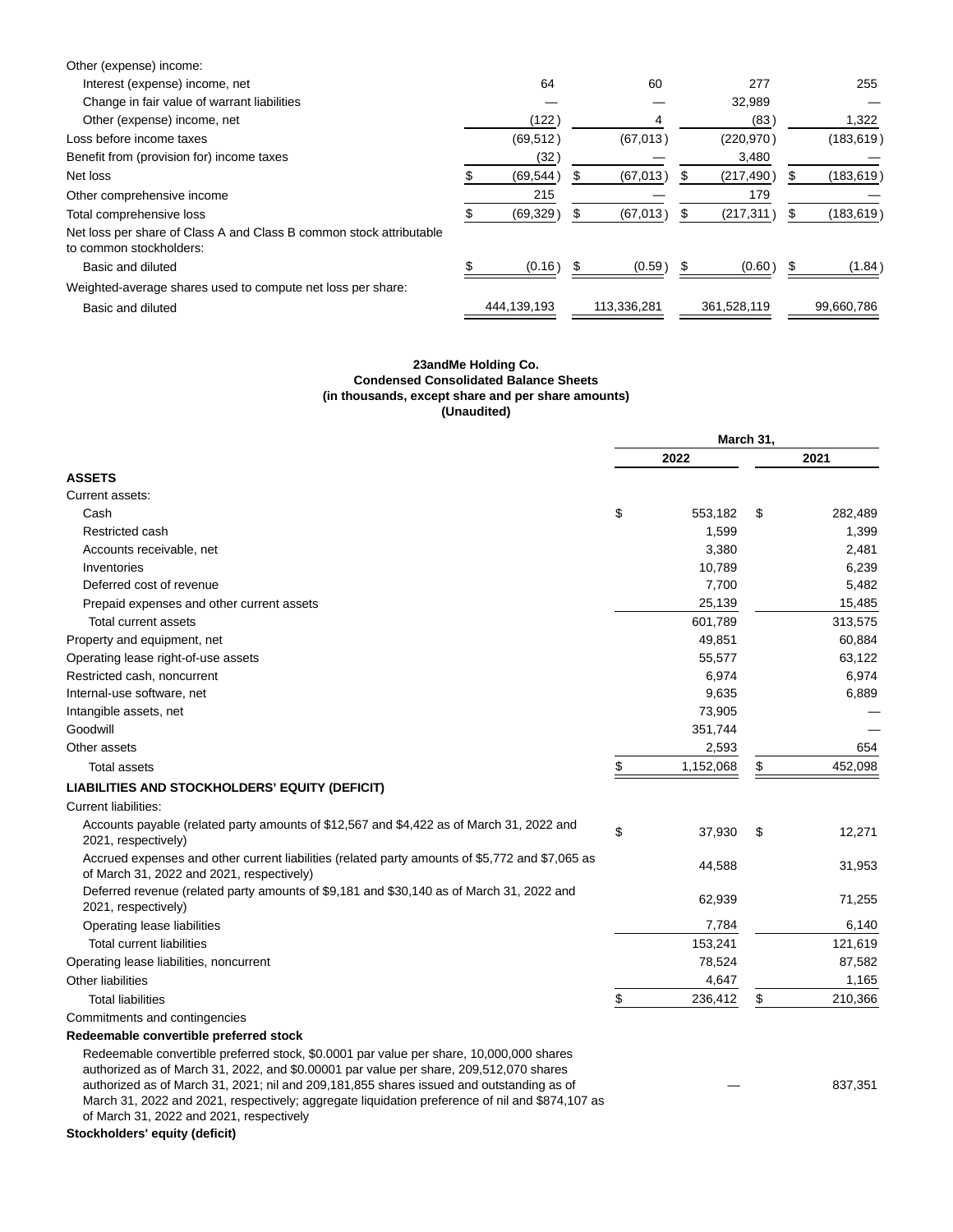| Common Stock - Class A shares, par value \$0.0001, 1,140,000,000 and 390,921,975 shares<br>authorized and 228,174,718 and 20,713,076 shares issued and outstanding as of March 31,<br>2022 and 2021, respectively; Class B shares, par value \$0.0001, 350,000,000 and 380,944,977<br>shares authorized and 220,637,603 and 103,816,708 shares issued and outstanding as of<br>March 31, 2022 and 2021, respectively; Class C shares, par value \$0.0001, nil and 72,276,062<br>shares authorized and no shares issued and outstanding as of March 31, 2022 and 2021,<br>respectively | 45            | 12         |
|---------------------------------------------------------------------------------------------------------------------------------------------------------------------------------------------------------------------------------------------------------------------------------------------------------------------------------------------------------------------------------------------------------------------------------------------------------------------------------------------------------------------------------------------------------------------------------------|---------------|------------|
| Additional paid-in capital                                                                                                                                                                                                                                                                                                                                                                                                                                                                                                                                                            | 2,110,160     | 381.607    |
| Accumulated other comprehensive income                                                                                                                                                                                                                                                                                                                                                                                                                                                                                                                                                | 179           |            |
| Accumulated deficit                                                                                                                                                                                                                                                                                                                                                                                                                                                                                                                                                                   | (1, 194, 728) | (977, 238) |
| Total stockholders' equity (deficit)                                                                                                                                                                                                                                                                                                                                                                                                                                                                                                                                                  | 915,656       | (595, 619) |
| Total liabilities and stockholders' equity (deficit)                                                                                                                                                                                                                                                                                                                                                                                                                                                                                                                                  | 1,152,068     | 452,098    |
|                                                                                                                                                                                                                                                                                                                                                                                                                                                                                                                                                                                       |               |            |

## **23andMe Holding Co. Condensed Consolidated Statements of Cash Flows (in thousands) (Unaudited)**

|                                                                                                                                                               | Year Ended March 31, |      |            |  |
|---------------------------------------------------------------------------------------------------------------------------------------------------------------|----------------------|------|------------|--|
|                                                                                                                                                               | 2022                 |      | 2021       |  |
| Cash flows from operating activities:                                                                                                                         |                      |      |            |  |
| Net loss                                                                                                                                                      | \$<br>(217, 490)     | - \$ | (183, 619) |  |
| Adjustments to reconcile net loss to net cash used in operating activities:                                                                                   |                      |      |            |  |
| Depreciation and amortization                                                                                                                                 | 23,699               |      | 18,078     |  |
| Amortization and impairment of internal-use software                                                                                                          | 2,449                |      | 2,168      |  |
| Stock-based compensation expense                                                                                                                              | 57,933               |      | 88,425     |  |
| Changes in fair value of warrant liabilities                                                                                                                  | (32,989)             |      |            |  |
| Loss on disposal of property and equipment                                                                                                                    | 100                  |      | 57         |  |
| Gain on lease termination                                                                                                                                     | (15)                 |      | (876)      |  |
| Changes in operating assets and liabilities:                                                                                                                  |                      |      |            |  |
| Accounts receivable                                                                                                                                           | (899)                |      | 3,912      |  |
| Inventories                                                                                                                                                   | (4,262)              |      | 7,884      |  |
| Deferred cost of revenue                                                                                                                                      | (2,219)              |      | 1,163      |  |
| Prepaid expenses and other current assets                                                                                                                     | (10,077)             |      | 2,126      |  |
| Operating lease right-of-use assets                                                                                                                           | 7,078                |      | 10,288     |  |
| Other assets                                                                                                                                                  | (1,820)              |      | 573        |  |
| Accounts payable (related party amounts of \$8,145 and \$191 for the years ended March 31,<br>2022 and 2021, respectively)                                    | 22,856               |      | 137        |  |
| Accrued expenses and other current liabilities (related party amounts of \$ (1,293) and \$3,517<br>for the years ended March 31, 2022 and 2021, respectively) | 8,316                |      | 82         |  |
| Deferred revenue (related party amounts of \$(20,959) and \$(14,917) for the years ended March<br>31, 2022 and 2021, respectively)                            | (8,799)              |      | (16, 210)  |  |
| Operating lease liabilities                                                                                                                                   | (7,054)              |      | (8,528)    |  |
| Other liabilities                                                                                                                                             | (3,635)              |      | 88         |  |
| Net cash used in operating activities                                                                                                                         | (166, 828)           |      | (74, 252)  |  |
| Cash flows from investing activities:                                                                                                                         |                      |      |            |  |
| Purchases of property and equipment                                                                                                                           | (3,968)              |      | (4,054)    |  |
| Purchases of intangible assets (patents)                                                                                                                      | (5,500)              |      |            |  |
| Proceeds from sale of property and equipment                                                                                                                  | $\mathbf{1}$         |      | 838        |  |
| Capitalized internal-use software costs                                                                                                                       | (4,505)              |      | (3,320)    |  |
| Cash paid for acquisitions, net of cash acquired                                                                                                              | (94, 165)            |      |            |  |
| Net cash used in investing activities                                                                                                                         | (108, 137)           |      | (6,536)    |  |
| Cash flows from financing activities:                                                                                                                         |                      |      |            |  |
| Proceeds from issuance of redeemable convertible preferred stock                                                                                              |                      |      | 82,500     |  |
| Payments for issuance costs of redeemable convertible preferred stock                                                                                         |                      |      | (232)      |  |
| Proceeds from exercise of stock options (related party amounts of nil and \$67,359 for the years<br>ended March 31, 2022 and 2021, respectively)              | 16,998               |      | 76,151     |  |
| Payments of deferred offering costs                                                                                                                           | (30, 642)            |      | (3,084)    |  |
| Proceeds from issuance of common stock upon Merger                                                                                                            | 309,720              |      |            |  |
| Proceeds from PIPE (related party amounts of \$25,000 and nil for the years ended March 31,<br>2022 and 2021, respectively)                                   | 250,000              |      |            |  |
| Proceeds from exercise of merger warrants                                                                                                                     | 44                   |      |            |  |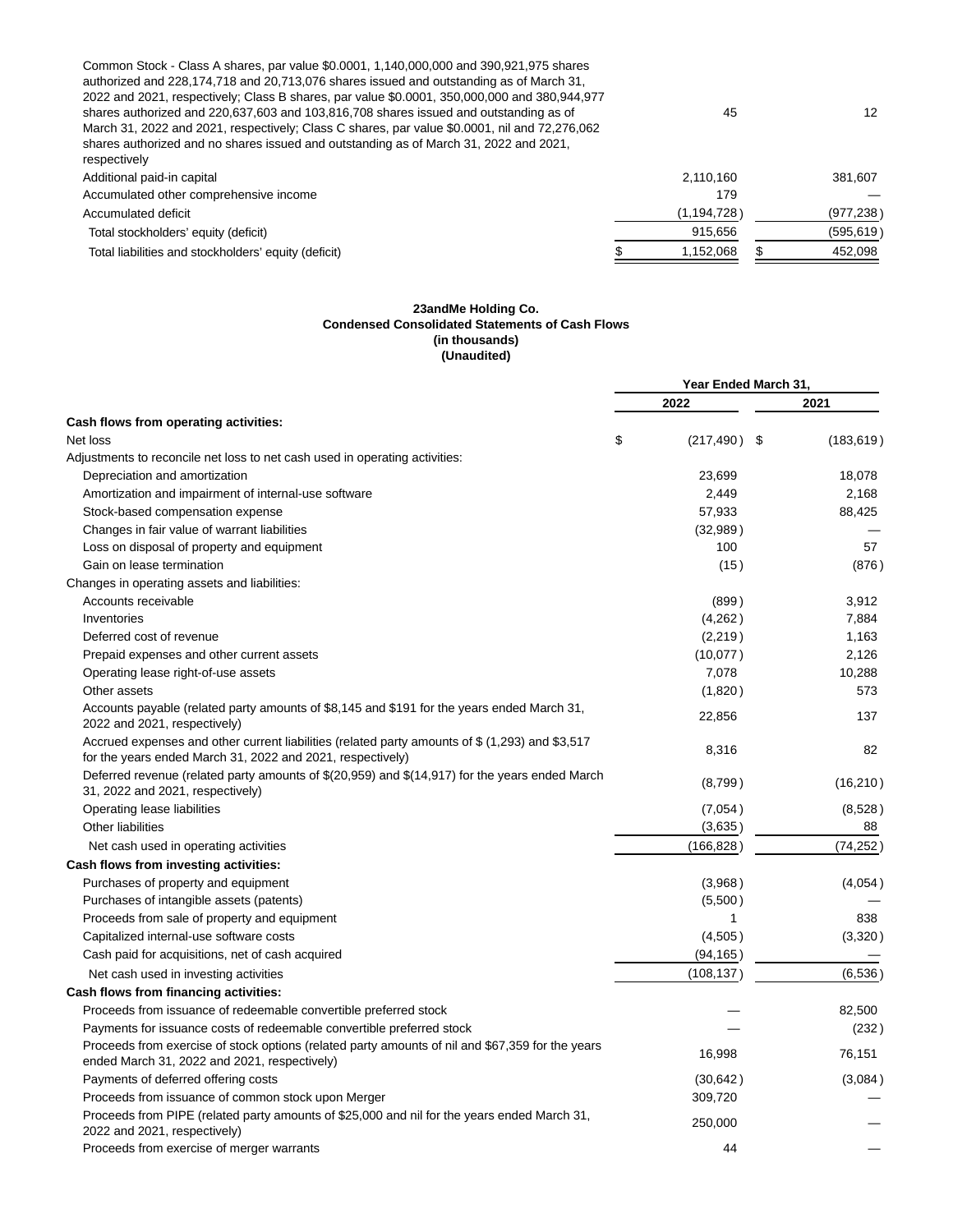| Payment for warrant redemptions                                                                                                                               | (116)   |   |         |
|---------------------------------------------------------------------------------------------------------------------------------------------------------------|---------|---|---------|
| Net cash provided by financing activities                                                                                                                     | 546,004 |   | 155,335 |
| Effect of exchange rates on cash                                                                                                                              | (146)   |   |         |
| Net increase in cash and restricted cash                                                                                                                      | 270.893 |   | 74,547  |
| Cash and restricted cash—beginning of period                                                                                                                  | 290,862 |   | 216,315 |
| Cash and restricted cash-end of period                                                                                                                        | 561,755 |   | 290,862 |
| Supplemental disclosures of non-cash investing and financing activities:                                                                                      |         |   |         |
| Purchases of property and equipment during the period included in accounts payable and<br>accrued expenses                                                    | 722     |   | 535     |
| Stock-based compensation capitalized for internal-use software costs                                                                                          | 1,166   |   | 637     |
| Reclassification of transaction costs                                                                                                                         | 3,971   |   |         |
| Vesting of related party early exercised stock options                                                                                                        |         |   | 91,046  |
| Assumption of merger warrants liability                                                                                                                       | 75,415  |   |         |
| Deferred offering costs during the period included in accounts payable and accrued expenses                                                                   |         |   | 887     |
| Conversion of redeemable convertible preferred stock to common stock                                                                                          | 837,351 |   |         |
| Redemption/exercise of Class A common stock warrants                                                                                                          | 42,354  |   |         |
| Stock consideration in acquisition of businesses, including fair value of common stock issued<br>and fair value of stock-based awards that were vested        | 322,842 |   |         |
| Reconciliation of cash and restricted cash within the consolidated balance sheets to the<br>amounts shown in the consolidated statements of cash flows above: |         |   |         |
| Cash                                                                                                                                                          | 553,182 |   | 282,489 |
| Restricted cash, current                                                                                                                                      | 1,599   |   | 1,399   |
| Restricted cash, noncurrent                                                                                                                                   | 6,974   |   | 6,974   |
| Total cash and restricted cash                                                                                                                                | 561,755 | S | 290,862 |

## **23andMe Holding Co. Total Company and Segment Information and Reconciliation of Non-GAAP Financial Measures (in thousands) (Unaudited)**

The company's revenue and Adjusted EBITDA by segment and for the total company is as follows:

|                                               |      | <b>Three Months Ended</b><br>March 31, |                 |    | <b>Year Ended</b><br>March 31, |    |            |  |
|-----------------------------------------------|------|----------------------------------------|-----------------|----|--------------------------------|----|------------|--|
|                                               | 2022 |                                        | 2021            |    | 2022                           |    | 2021       |  |
| <b>Segment Revenue</b>                        |      |                                        |                 |    |                                |    |            |  |
| <b>Consumer &amp; Research Services</b>       | \$   | 100,559                                | \$<br>88,576    | \$ | 271,893                        | \$ | 243,866    |  |
| Therapeutics                                  |      |                                        | 6               |    |                                |    | 54         |  |
| Total revenue                                 |      | 100,559                                | \$<br>88,582    | \$ | 271,893                        | \$ | 243,920    |  |
| Segment Adjusted EBITDA                       |      |                                        |                 |    |                                |    |            |  |
| Consumer & Research Services Adjusted EBITDA  | \$   | 3,120                                  | \$<br>17.721    | \$ | (30, 112)                      | \$ | 12,796     |  |
| <b>Therapeutics Adjusted EBITDA</b>           |      | (19, 898)                              | (19, 848)       |    | (76, 944)                      |    | (58, 734)  |  |
| Unallocated Corporate (1)                     |      | (12,992)                               | (9,033)         |    | (43, 684)                      |    | (30, 587)  |  |
| <b>Total Adjusted EBITDA</b>                  |      | (29, 770)                              | \$<br>(11, 160) | \$ | (150, 740)                     | \$ | (76, 525)  |  |
| Reconciliation of net loss to Adjusted EBITDA |      |                                        |                 |    |                                |    |            |  |
| Net loss                                      | \$   | $(69, 544)$ \$                         | $(67,013)$ \$   |    | $(217, 490)$ \$                |    | (183, 619) |  |
| Adjustments:                                  |      |                                        |                 |    |                                |    |            |  |
| Interest (income) expense, net                |      | (64)                                   | (60)            |    | (277)                          |    | (255)      |  |
| Other (income) expense, net                   |      | 122                                    | (4)             |    | 83                             |    | (1,322)    |  |
| Change in fair value of warrant liabilities   |      |                                        |                 |    | (32,989)                       |    |            |  |
| Income tax provision (benefit)                |      | 32                                     |                 |    | (3,480)                        |    |            |  |
| Depreciation and amortization                 |      | 4,711                                  | 4,714           |    | 18,899                         |    | 20,246     |  |
| Amortization of acquired intangible assets    |      | 4,371                                  |                 |    | 7,269                          |    |            |  |
| Stock-based compensation expense              |      | 20,460                                 | 51,203          |    | 57,933                         |    | 88,425     |  |
| Acquisition-related costs (2)                 |      | 192                                    |                 |    | 9,362                          |    |            |  |
| Litigation settlement (3)                     |      | 9,950                                  |                 |    | 9,950                          |    |            |  |
| <b>Total Adjusted EBITDA</b>                  |      | (29, 770)                              | \$<br>(11, 160) | \$ | (150, 740)                     | \$ | (76, 525)  |  |

1. Certain expenses such as Finance, Legal, Regulatory and Supplier Quality, and CEO Office are not reported as part of the reporting segments as reviewed by the CODM. These amounts are included in Unallocated Corporate.